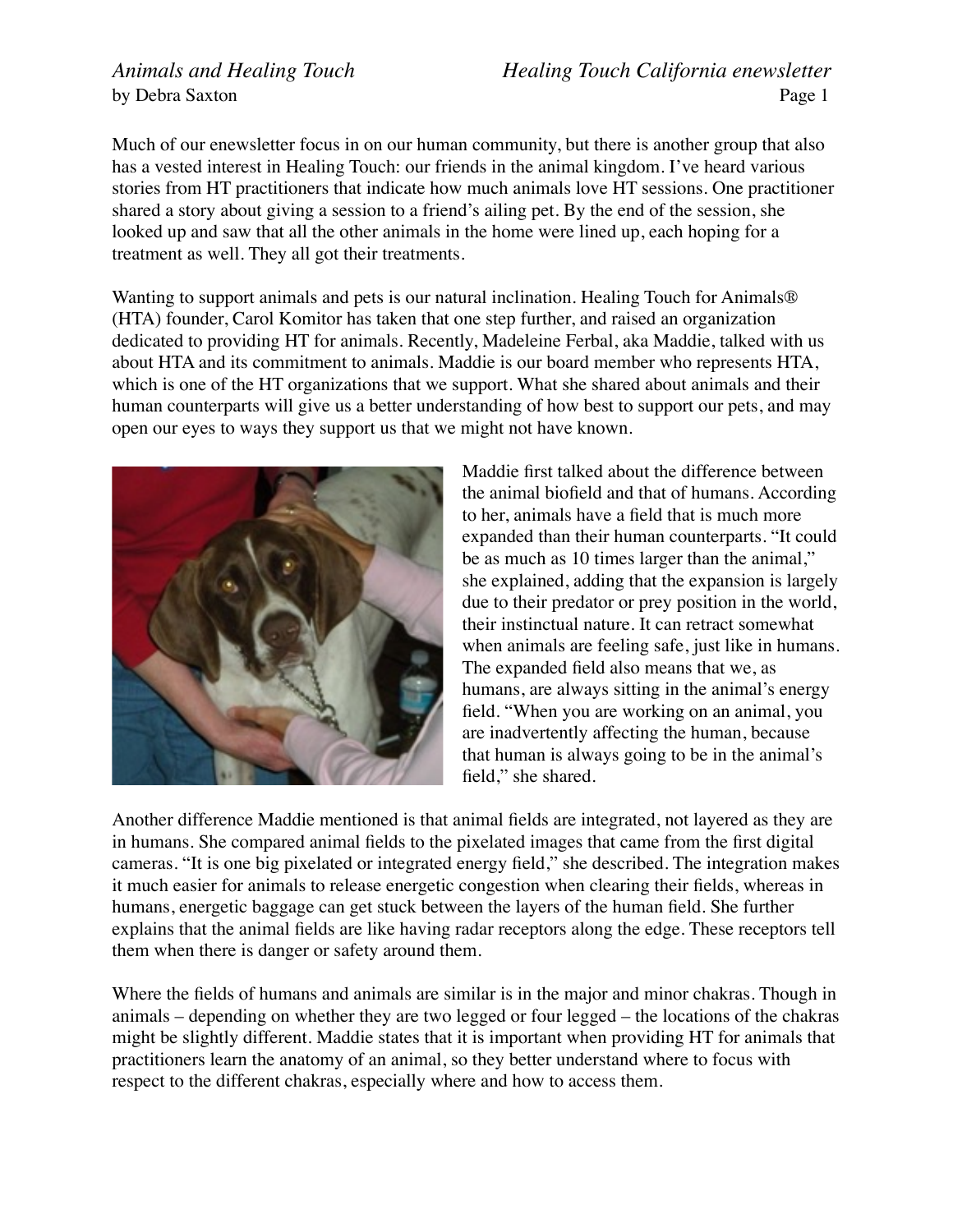Animals are prone to diseases similar to those experienced by humans: cancer, tumors, diabetes, allergies and more. Recognizing that human ailments come from stress, environmental toxins, emotions and trauma it made us wonder about the causes of such ailments in animals, and if they are similar. "It could be the same things," explained Maddie. "Since we are so connected with them, they could be taking on their owner's stuff." When assessing an animal's fields, depending on her clients, she may also assess the animal's human, to see if there is an energetic correlation between the chakras of the two. "It's really cool to see that energetically the animals can be very similar to what's going on for the humans," she stated. The question is, she mentioned: Are the animals taking on the human stuff, or is the human taking on the animals stuff? Maddie, who has a blended practice – providing sessions for both humans and animals – encourages taking at least a Level 1 HTA course to learn how to properly assess an animal, learn their energy system and appropriate techniques that will support their overall wellness.

Though practitioners act as conduits for universal energy in both animals and human, there are some experiential differences when working with animals, Maddie explained. "As a practitioner, if you want to raise your vibration quicker, work with animals," she said. The expanded energy fields in animals allows providers to raise their vibration much faster. Maddie also reports that working with animals you learn to communicate in a different way. "We learn to listen from a different level and to see how they respond to the energy and how they respond to us as practitioners," she added.

Like other HT programs, Healing Touch for Animals® offers leveled courses that include advanced proficiency and certification. All the techniques taught in the program are unique to HTA and most were developed by Carol Komitor, who was guided to create them. She borrowed Magnetic Clearing from Janet Mentgen – with Janet's blessing. It is, however, done differently. "It is done much quicker than the way we do it on humans," indicated Maddie. She also mentioned that, the human program techniques are not appropriate for animals because of the differing fields. The HTA techniques were channeled through and created by Carol, who also has a blended practice, said Maddie. Carol found that the HTA techniques work very well on humans.

Besides the animal specific techniques, Carol incorporated vibrational and sound therapy into her program, as well as aromatherapy. Because of animals heightened sense of smell and heightened hearing they are very receptive to all three tools. "We teach in Level 2 how to clear an energy field with the Pair 5 tuners." said Maddie. "They are also great for humans to do self-balancing techniques," she mentioned. Essential oils used in aromatherapy are "offered" to the animals. "We stand back from them. We don't shove it in their faces," she explained. "They come up to it, take a deep big breath, and just melt into it." The aromatherapy is taught in Levels 3 and 4.

Maddie encourages anyone who really wants to support their animals to take at least the Level 1 HTA course, and there are some things we humans can do even if we don't take an HTA class. Being a good parent is first and foremost. That means paying attention to our pet's behaviors: Are they upset when we are upset? Is there anger, or screaming and yelling in the house that is affecting them? Is their environment free of toxins? Are they grieving? Are they taking on our stuff? "We need to be very mindful of the environment that we create in our lives, because